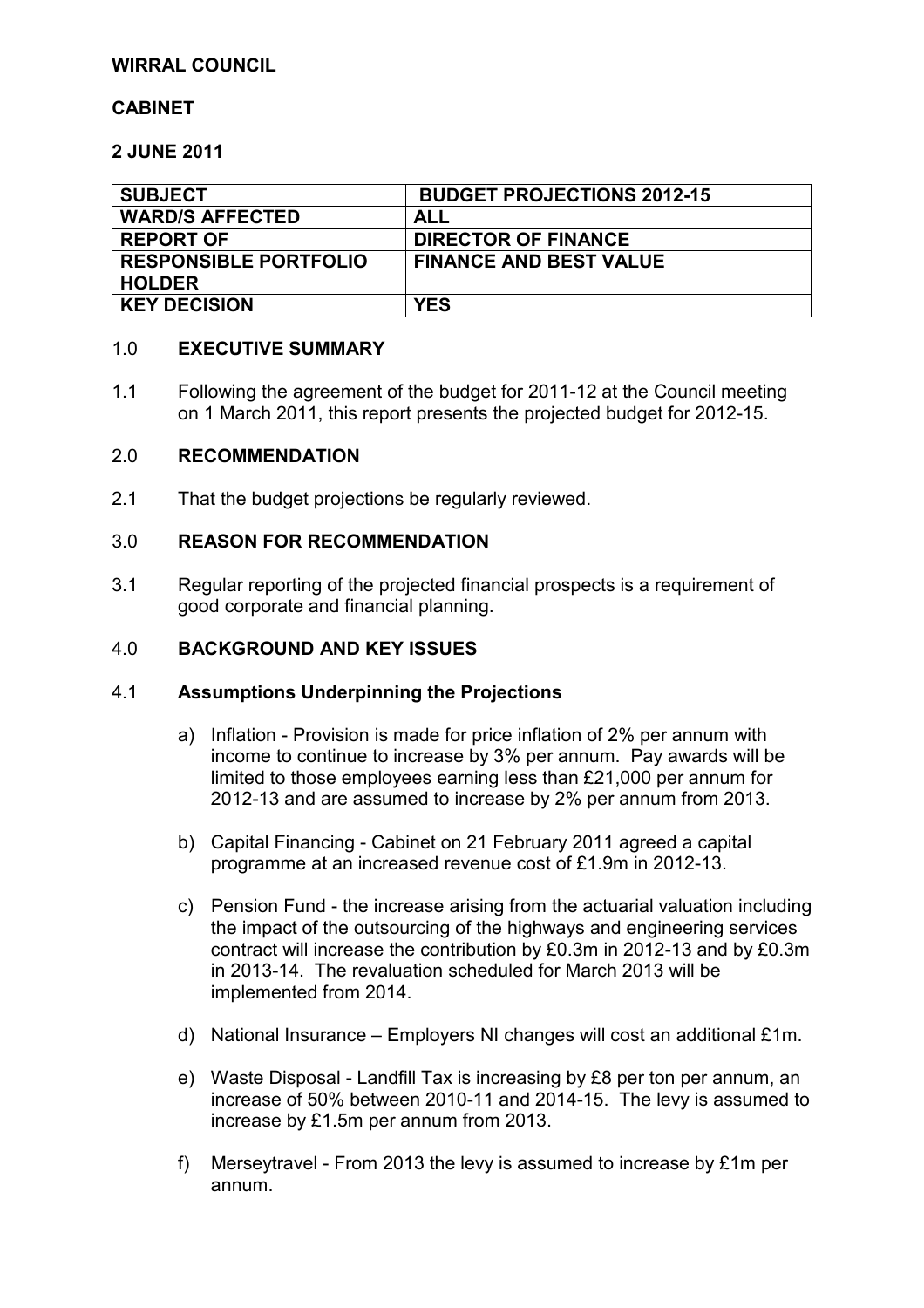- g) Schools it is assumed that the Schools Budget will vary in line with the Dedicated Schools grant.
- h) Academies the Department for Education will reduce the budget by a further £0.9m in 2012-13 to fund academies.
- i) Efficiency Investment in order to continue to deliver efficiencies in future years it will be necessary to continue to invest and therefore £2m per annum has been provided.
- j) Other Unavoidable Growth a number of items of unavoidable growth of less than £0.2m will arise. These usually total about £1m per annum.

# 4.2 **Grant Negotiations**

- 4.2.1 The Local Government Finance Settlement for 2011-12 incorporated a provisional settlement for 2012-13. The Formula Grant will be reduced by £14m.
- 4.2.2 The Spending Review 2011-15 incorporated four year projections for local government expenditure. However the Finance Settlement only provided figures for 2011-13. Figures for 2013-15 will be subject to the outcome of the Local Government Resource Review (LGRR) to be concluded by July 2011. Clearly this will have a major impact on the budget projections for 2013-15 included in the appendix. The Terms of Reference for phase I of the LGRR were reported to Cabinet on 14 April 2011.
- 4.2.3. The Government has announed a new general grant, the Local Services Support Grant of £1.2m. This absorbs a number of previous specific grants totalling £0.5m.
- 4.2.4. The New Homes Bonus of £0.3m has also been released as a general grant.

# 4.3 **Other Legislative Issues**

- 4.3.1 Independent Public Service Pensions Commission Final recommendations issued on 10 March 2011. The detailed Government response is expected in Autumn.
- 4.3.2 Welfare Reform Bill Implementation of Universal Credit due to commence in 2013.
- 4.3.3 Localism Bill Will require a local referendum if a proposed Council Tax increase is considered to be excessive from 2012-13.
- 4.3.4 Council Tax Revaluation This has been deferred until after 2015.
- 4.3.5 **Census** During the course of this budgeting period the results of the Census 2011 will become available and will be incorporated into the grant distribution formulae. The Office for National Statistics has released the Mid 2009 estimated populations. The reduction for Wirral since the Census 2001 is greater than for any other metropolitan or unitary authority. If this is confirmed in the Census 2011 then the reduction in grant receivable could be significant.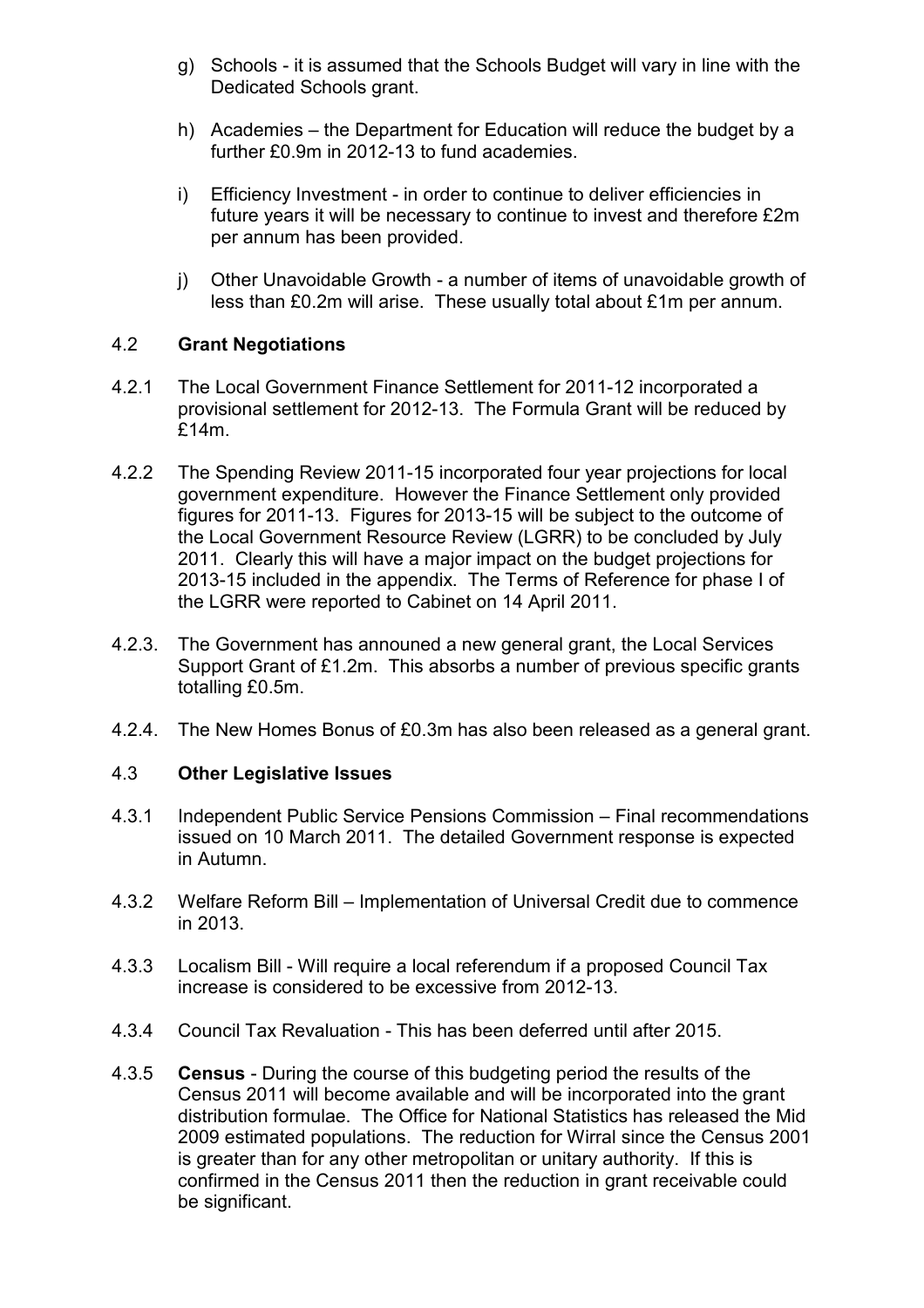#### 4.4 **Balances**

- 4.4.1 The budget for 2011-12 includes balances of £14m.
- 4.4.2 The final phase of the Early Voluntary Retirement/Voluntary Severance Scheme covering those staff due to depart in early 2011-12 is projected to utilise £4.4m of the balances.
- 4.4.3. The budget for 2011-12 will utilise £2.8m of the balances to fund one-off expenditure.
- 4.4.4. Cabinet on 17 March 2011 agreed to reinstate the budget for Fernleigh for 2011-12 at a cost of £0.5m.
- 4.4.5. Therefore the balances are projected to be £6.3m at 31 March 2012.
- 4.4.6. The minimum recommended balances are £6.0m.

#### 4.5. **Savings**

4.5.1. Cabinet has agreed to the following savings:-

|                                  | 2012-13 | 2013-14 | 2014-15 |
|----------------------------------|---------|---------|---------|
|                                  | £000    | £000    | £000    |
| Human Resources IT System        | 474     | 100     | 20      |
| <b>Integrated Transport</b>      | 340     | 250     |         |
| <b>Family Group Conferencing</b> | 130     |         |         |
| <b>IT Services</b>               | 400     | 400     | 400     |
| <b>Benefits</b>                  | 1,200   |         |         |
| <b>Printing Services</b>         | 250     |         |         |
|                                  | 2,794   | 750     | 420     |

4.5.2. In addition to the savings agreed by Cabinet the Strategic Change Programme Board has agreed to the following additional savings for 2012-13:-

|                               | £000  |
|-------------------------------|-------|
| Looked After Children         | 670   |
| <b>Disposal of Assets</b>     | 310   |
| <b>Office Rationalisation</b> | 123   |
| <b>Street Lighting</b>        | 100   |
| <b>DASS Market Management</b> | 847   |
|                               | 2,050 |

4.5.3. The full year effect of the Early Voluntary Retirement/Voluntary Severance scheme savings totalling £24m will be achieved in 2012/13. This will increase to £27m after the cost of the pensions has been met.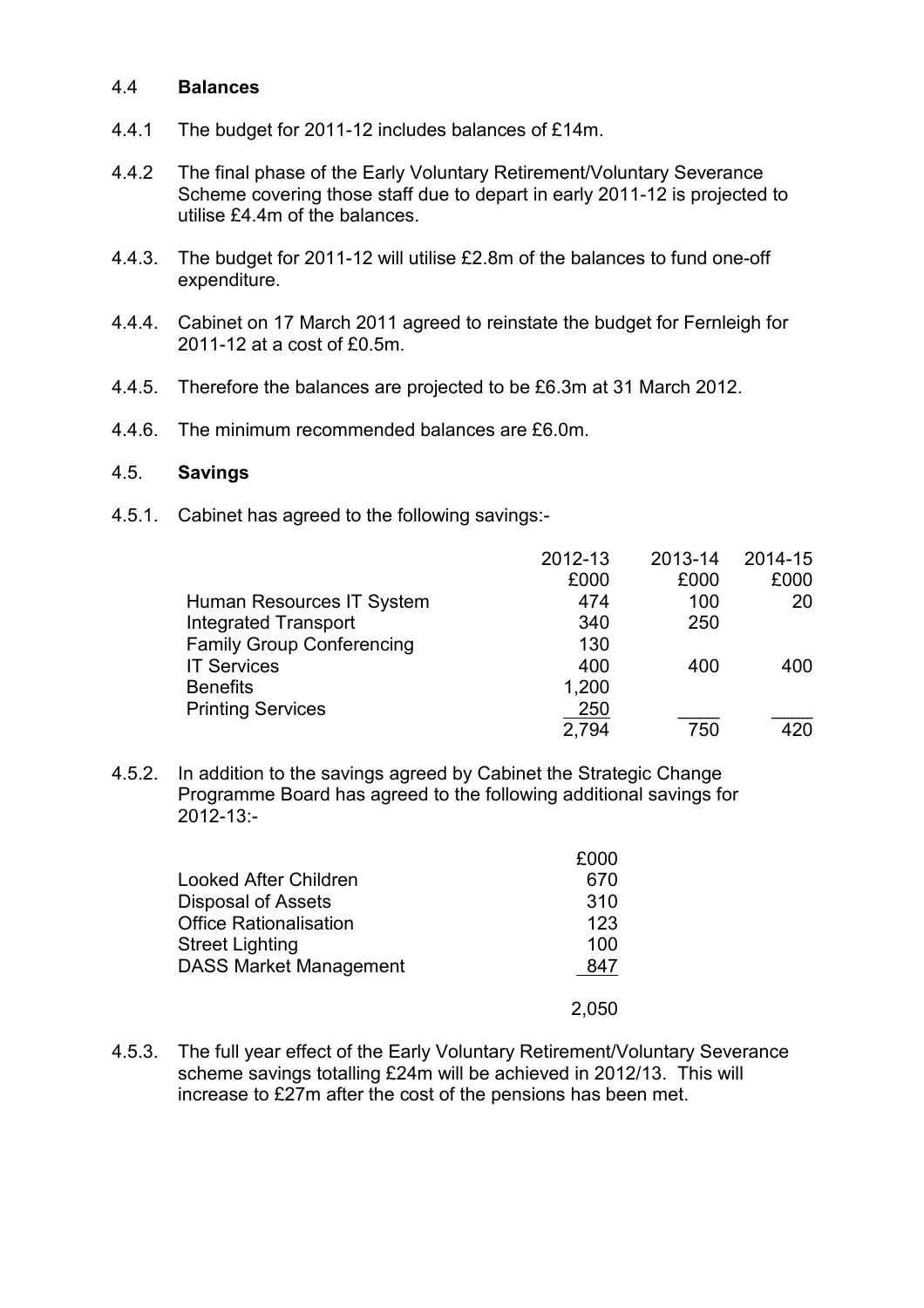# 5.0 **RELEVANT RISKS**

- 5.1 Any projections carry risks. For 2012-13 the Government has indicated the provisional Formula Grant and so the risks are primarily with the expenditure projections which will be influenced by changes to Government policies, inflation, and delivery against budgets in 2011-12.
- 5.2 For 2013-15 the Government proposes significant changes to the grant distribution system which could cause major changes to these projections.

## 6.0 **OTHER OPTIONS CONSIDERED**

6.1 All of these projections represent my assumptions of the most likely outcome from a wide range of available options.

### 7.0 **CONSULTATION**

7.1 The Government will be consulting on a number of issues which will impact on the budget projections. I will respond to all consultation exercises to try to ensure the best outcome for Wirral.

# 8.0 **IMPLICATIONS FOR VOLUNTARY, COMMUNITY AND FAITH GROUPS**

8.1 There are no direct implications arising from this report.

# 9.0 **RESOURCE IMPLICATIONS – FINANCIAL**

9.1 The assumptions outlined above are reflected in the budget projections in the Appendix.

### 10.0 **LEGAL IMPLICATIONS**

10.1 There are none arising directly from this report.

### 11.0 **EQUALITIES IMPLICATIONS**

11.1 There are none arising directly from this report.

# 12.0 **CARBON REDUCTION IMPLICATIONS**

12.1 There are none arising directly from this report.

# **13.0 PLANNING AND COMMUNITY SAFETY IMPLICATIONS**

13.1 There are none arising directly from this report.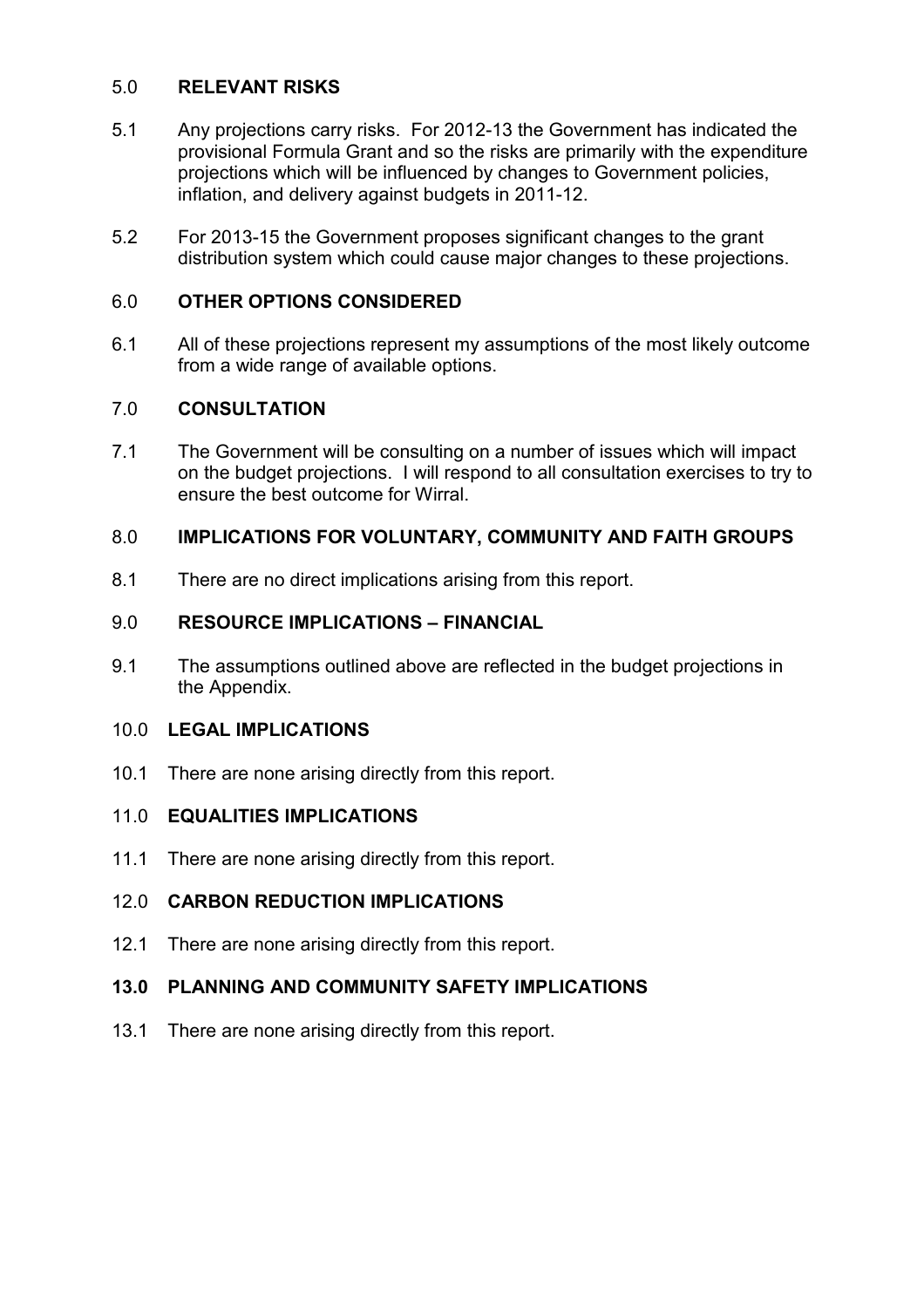# **REPORT AUTHOR:** Ian Coleman Director of Finance telephone: (0151 666 3056 email: iancoleman@wirral.gov.uk

# **APPENDICES**

Budget Projections 2012-15

# **REFERENCE MATERIAL**

Budget - HM Treasury - March 2011 Independent Public Service Pensions Commission Report - March 2011 Spending Review - HM Treasury - October 2010 Medium Term Financial Strategy 2011-14 - November 2010 Local Government Finance Settlement 2011-13 - DCLG - January 2011 Council Budget 2011-12 - March 2011

#### **SUBJECT HISTORY**

| <b>Council Meeting</b>                                  | <b>Date</b> |
|---------------------------------------------------------|-------------|
| This report is revised for each meeting of the Cabinet. |             |